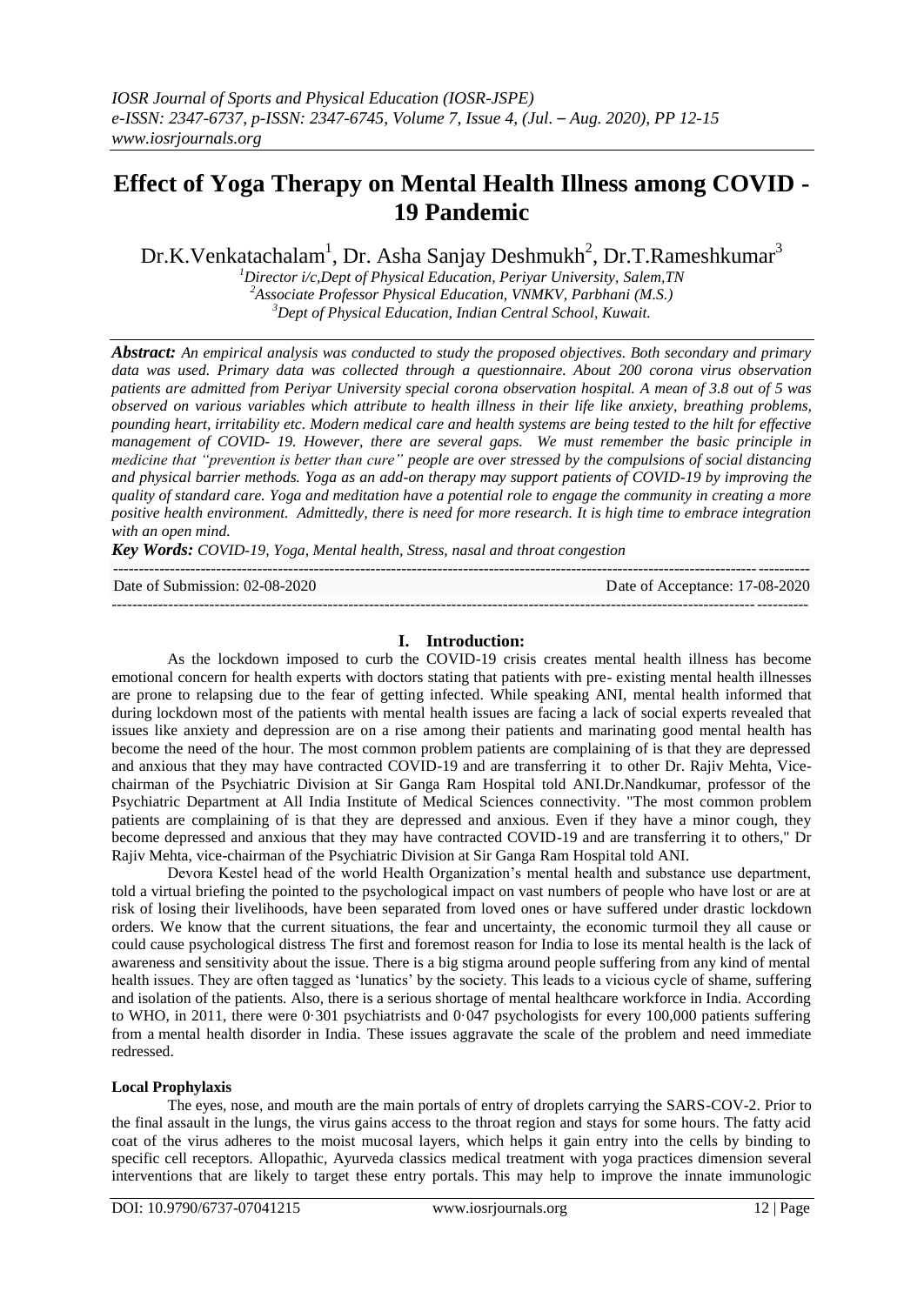response of the mucus membranes and may thus inhibit the virus transmission to the lungs. These measures may hence function as "physiological masks" barricading the viral invasion. The general measures for respiratory illnesses described in medical with yoga therapy such as consumption of hot water, hot food, and herbal decoctions, gargling with medicated water, steam inhalation, and local applications may be helpful for symptomatic relief in mild cases.

#### **Steam inhalation**

Steam inhalation and hot fomentation (with aromatic oils such as menthol) provide satisfactory clinical relief in nasal and throat congestion, bronchi constriction, headache, and sinusitis. Its role in improving nasal conditioning, improving nasal mucus velocity, and reducing congestion and inflammation has been reported in several clinical studies.

# **Systemic Prophylaxis**

Ayurveda advocates several non-pharmacological measures that are critical to overall health, including diet, sleep, mental relaxation, lifestyle behavior, and Yoga. Several studies have endorsed the role of Yoga breathing techniques (*pranayama*), postures (*asanas*), and procedures (*yogic kriya*) in improving lung health and exercise tolerance. The recommended daily diet includes fresh hot soups of vegetables (radish, trigonella leaves, drum stick vegetable pods) and pulses (lentils, green gram/mung beans, chickpeas) seasoned with spices such as ginger (*Zingiber officinale*), garlic (*Allium sativum*), cumin seeds (*Cuminum cyminum*), and mustard (*Brassica nigra*) seeds (black whole mustard).

## **Yoga for Mental Health**

Poor mental health conditions, including stress and depression, are known to increase the risk of acute respiratory infections. Rising numbers of COVID-19 cases and deaths possibly raise stress and anxiety, while loneliness and depressive feelings are likely due to mandatory social distancing measures. Consideration of the mind is another distinction of Ayurveda and Yoga. Several measures for mental health are described, including *pranayama* and meditation. *Pranayama* is known to improve lung function.**[39](https://www.liebertpub.com/doi/10.1089/acm.2020.0129#B39)** Meditation is found to reduce inflammation markers and influence markers of virus-specific immune response.**[40](https://www.liebertpub.com/doi/10.1089/acm.2020.0129#B40)** Yoga including meditation could be a simple and useful home-based practice for the prevention and post-recovery management of COVID-19.

# **Address the Indian Prime Minister for Yoga**

A large number of COVID-19 patients all over the world are taking the benefits of all these techniques of yoga. The strength of yoga is helping them defeat this disease, he said. The world is feeling the need for yoga more than ever owing to the corona virus pandemic and the ancient. Indian practice is helping a large number of patients across the globe defeat the disease, Prime Minister Narendra Modi said on Sunday. The novel coronaviurs especially attacks the respiratory system, and "pranayama" or breathing exercise helps in strengthening the system, he said in his message on the sixth International Dau of Yoga. It was celebrated with great enthusiasm across the country through electronic and digital media, an official stement said. Mr. Indian practice is helping a large number of patients across the globe defeat the disease, Prime Minister Narendra Modi said on Sunday.The novel coronavirus especially attacks the respiratory system, and "pranayama" or breathing exercise helps in strengthening the system, he said in his message on the sixth International Day of Yoga. It was celebrated with great enthusiasm across the country through electronic and digital media, an official statement said. Mr. Modi said yoga has emerged as a force for unity and it does not discriminate as it is beyond race, colour, gender, faith and nations. "Yoga enhances our quest for a healthier planet. It has emerged as a force for unity and deepens the bonds of humanity. It does not discriminate. It goes beyond race, colour, gender, faith and nations. Anybody can embrace yoga." Mr. Modi said yoga has emerged as a force for unity and it does not discriminate as it is beyond race, colour, gender, faith and nations. "Yoga enhances our quest for a healthier planet. It has emerged as a force for unity and deepens the bonds of humanity. It does not discriminate. It goes beyond race, colour, gender, faith and nations. Anybody can embrace yoga, a, the Prime Minister said that all that is needed is some part of one's time and an empty space. "Yoga is giving us not only the physical strength, but also mental balance and emotional stability to confidently negotiate the challenges before us," Mr. Modi said. "If we can fine-tune our chords of health and hope, the day is not far away when the world will witness the success of a healthy and happy humanity. Yoga can definitely help us make this happen," he said. With the shadow of the pandemic looming large, International Day of Yoga was marked on digital media platforms without mass gatherings. This year's theme is 'Yoga at Home and Yoga with Family'. Yoga Day is going digital for the first time since June 21, 2015, when it began to be celebrated annually across the world, coinciding with the Summer Solstice each year. On December 11, 2014, the United Nations General Assembly declared June 21 'International Day of Yoga', months after the Prime Minister proposed the idea.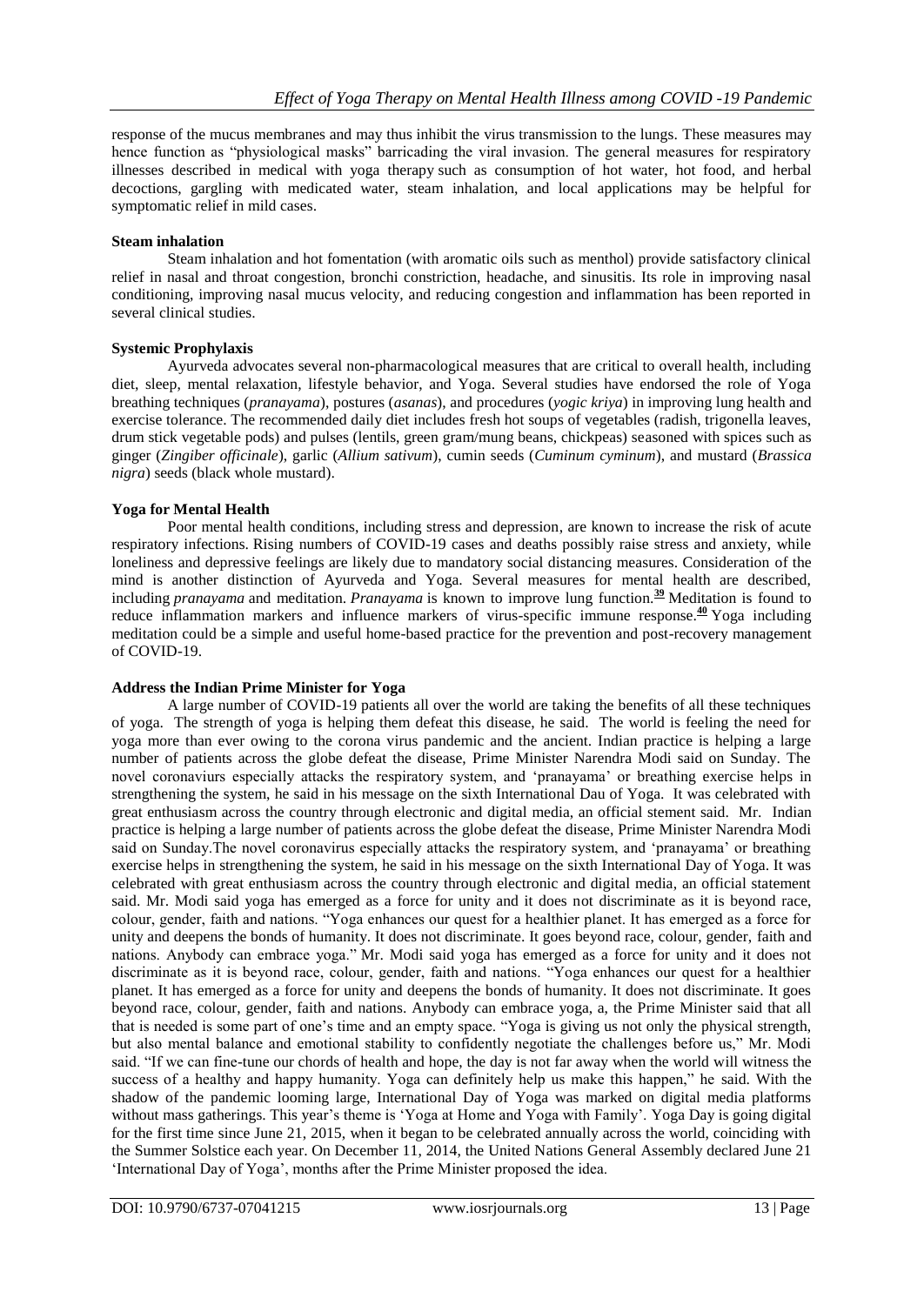#### **Problem of the study:**

To undergo an in – depth study about the stress among the isolation and corona infected persons.

To identify the factor causing stress among the isolation persons

To find out the stress is coping strategies and to suggest the fit of yoga as a way of life to combat stress at home.

#### **Research Methodology:**

An empirical analysis was conducted to study the proposed objectives.

Data Sources: Primary and Secondary data was used. Primary data was collected through a questionnaire. About 200 isolation corona observation persons from the isolation ward at the temporary hospital in Periyar University Campus, Salem were surveyed.

## **Limitations and Delimitations of the Study:**

An Important limitation was the area of the study which covrs only the isolation ward at the temporary hospital in Periyar University Campus, Salem. We have not been considered the Corona observation habits and life sthyles. Their age were not considered our study.

## **Findings of the study:**

 Isolation corona observation persons need to adopt a holistic approach towards dealing with the menace of stress against lock down and isolation action.

The people feel mentally relaxed and fight very confident of the fight against COVID- 19.

 The people 100% of the respondents were fighting economically overcome independent of their family yet, a sizable section among them turned to their families for support if they felt the need to quit their disease fear.

 About 63% of the respondents have trouble in falling asleep. A study of their life activity patterns clearly shows they do not engage in any of the physical activities like yoga, jogging workout, meditation or walking. This further adds trouble to their stress.

 On the other hand stress also takes a toll on their health leading to very early ageing, hair loss, diabetes, back pain, carpel tunnel syndrome etc., As the constant combination of fixed and constrained postures, an unsuitable workstation and work overload. It also causes computer vision syndrome, neck and shoulder pain, backache, numbness of limbs, musculoskeletal disorders like carpal Tunnel Syndrome, Bursits, muscle strains(neck tension syndrome), tendon disorders( e.g Quervain"s disease and Tenosynovitis (e.g. trigger finger)

|                | The shows yogic therapy for various memal miless related uisorders.                                                                                                                                                              |                                                                                                                                         |                                                                                                                                                                                                                                                                        |                                                                                                                                                                                                      |  |  |  |
|----------------|----------------------------------------------------------------------------------------------------------------------------------------------------------------------------------------------------------------------------------|-----------------------------------------------------------------------------------------------------------------------------------------|------------------------------------------------------------------------------------------------------------------------------------------------------------------------------------------------------------------------------------------------------------------------|------------------------------------------------------------------------------------------------------------------------------------------------------------------------------------------------------|--|--|--|
| <b>SN</b>      | Disorder                                                                                                                                                                                                                         | Symptoms                                                                                                                                | Yoga Therapy                                                                                                                                                                                                                                                           | <b>Benefits</b>                                                                                                                                                                                      |  |  |  |
| $\mathbf{1}$   | Psychosomatic disorders(Gastro-<br>intestinal disturbances, respiratory<br>ailments, cardiovascular disorders,<br>hypertension, respiratory diseases,<br>urinary,<br>endocrine.<br>genitor-<br>tension headaches, skin problems) | Strain.<br>stress,<br>anxiety,<br>frustration.<br>and<br>anger<br>emotional<br>other<br>imbalances.                                     | Shavasana, Makarasana,<br>Bhujangasana, Suptavasana,<br>Vakrasana, Pranayama (Naadi<br>Shudhi, Ujjayee, Bramharee,<br>Meditation                                                                                                                                       | Strengthens and tones the<br>muscles, internal organs<br>and glands, cures chronic<br>diseases, strengthens the<br>nervous system                                                                    |  |  |  |
| $\overline{c}$ | Stomach Ailments & Digestive<br>Problems                                                                                                                                                                                         | Stomach problems<br>like<br>acid refluxes, gas, pain in<br>the stomach, bad breath,<br>constipation<br>and<br>other<br>stomach ailments | mandukasana<br>Bhujangassana,<br>salabhasana.<br>Sarvangasana,<br>Dhanurasana.<br>Savasana,<br>(Bhastrik)<br>Pranayama<br>and<br>kapalbhati)                                                                                                                           | Healthy digestion, helps<br>alters lifestyle with ease,<br>reduce stress, peace and<br>inner tranquility, increase<br>immunity,<br>strengthens<br>muscles<br>of<br>the<br>the<br>digestive organs    |  |  |  |
| 3              | <b>Diabetics</b>                                                                                                                                                                                                                 | Nausea, vomiting, fast<br>weight loss, dehydration,<br>increased fatigue, blurry<br>vision                                              | Paschimottasana.<br>padangusthasana, Dhanrasana,<br>halasana, Bhujangasana, Shala<br>Pavanmuktasana.<br>basana.<br>Ardhamatsyendra,<br>Sarvangasana, Supta vajrasana,<br>Bhramari.<br>Chakrasana.<br>Yogamudrasana,<br>Surya<br>Namaskar.<br>Shavasana,<br>Udiyabandam | Reduces the blood sugar<br>level, risk factors of the<br>body, keeps the body<br>weight under control etc.                                                                                           |  |  |  |
| $\overline{4}$ | Muscular- Skeletal Disorders                                                                                                                                                                                                     | <b>Back Pain</b>                                                                                                                        | bidalasana.<br>Sukhasana.<br>Bhujanagasana,<br>Pawanmuktasana.<br>Uttanpadasana, Shalabhasana,<br>EkpadaUttasana, Shavasana                                                                                                                                            | Gets rid of pains from<br>stiff<br>neck,<br>aching<br>shoulders, painful upper<br>back at the end<br>of a<br>stressful day at<br>work,<br>straightening<br>the<br>spine<br>and eliminate stress from |  |  |  |

## **The shows yogic therapy for various mental illness related disorders:**